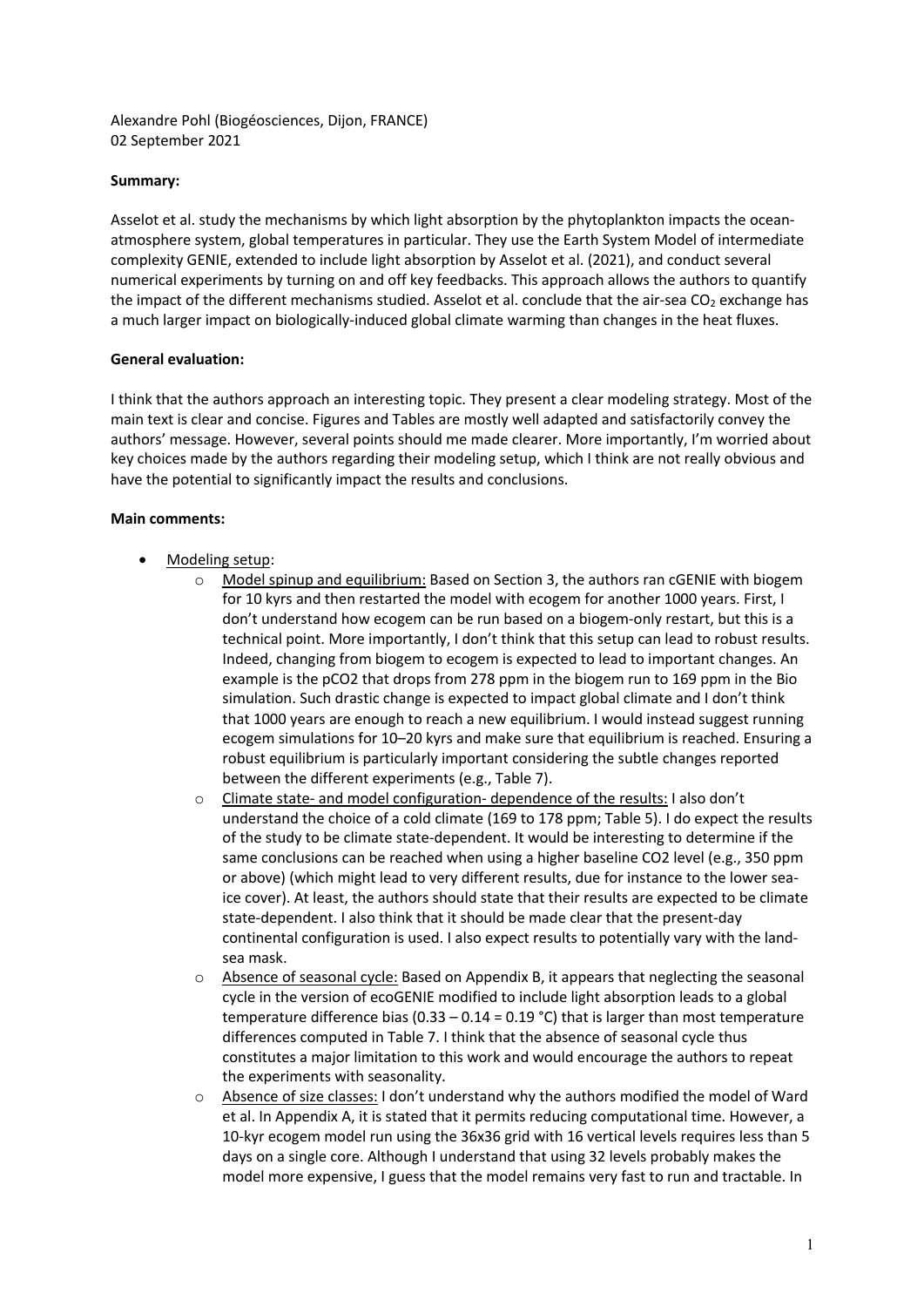any way, please make sure to describe the model in a consistent manner. For now, it is not very clear: in section 2.1.3, the model of Ward et al. is described as including 2 PFTs with size classes, while in Appendix A, it is described as including 16 PFTs. There is a confusion between the number of plankton types (zoo vs. phyto) and the number of size classes.

- o Temperature-dependent remineralization: Is any temperature-dependent remineralization scheme employed in this study? It is not stated anywhere, but lines 249–251 suggest that the higher SSTs lead to a shallower remineralization. If so, please clarify this point and provide a reference.
- $\circ$  Absence of light limitation by sea ice in ecogem: Although it probably has a minor impact, I also note that the attenuation of the photosynthetically available radiation by sea-ice in ecogem, as now part of the muffingen release, does not seem to be used in these experiments.
- o Absence of dynamical atmosphere: Based on Section 4.2, it seems that changing wind stress could have a major impact on the results. cGENIE wind fields are boundary conditions and do not vary with changing climate. I agree with the authors that a dynamical atmosphere would be useful (lines 412–413) but would rather present this as a current limitation / necessary next step rather than a possible way forward and encourage the authors to expand on this point.
- Model description: In section 2.1.2, the authors should clearly state that the description only refers to their model setup / the choices that they made. For instance, all productivity schemes of cGENIE do not include light nor iron limitation.
- "Previous estimates": Please provide the correspond values, on lines 252, 253, 289, 374.

## **Other (mostly minor) points:**

- Line 8: "dissolved CO2" > "air-sea CO2 flux"?
- Line 59: "due to fluctuations"
- Line 62: "as follows"
- Line 71: "composed"
- Line 77: "cGENIE"
- Line 120: state variables for iron, too?
- Line 139: "(Eq. 2)"
- Lines 142–144: I don't follow this. It is stated that "the whole light absorption leads to heating of the water". Shouldn't the fraction used by the plankton be subtracted, according to line 142?
- Line 148: "(Eq. 3)"
- Line 152: delete "certain"?
- Line 162: "(Eq. 4)"
- Lines 200–201: I thought that atmospheric pCO2 was prescribed, based on lines 199–200?
- Section 4.1: I don't understand the utility of this section (which should be called "climate sensitivity" by the way?). Delete?
- Line 216: "differs"
- Line 227: "analyses"
- Line 228: "do not exceed the maximum difference of SST between our simulation results". I don't understand this.
- Line 230: "Even larger SST fluctuations … interface". Not shown?
- Lines 231–232: "We increase the wind speed by 0.2 m/s... (Knutson and Tuleya, 2004)." Please expand. It would be useful to the reader.
- Line 270: I would avoid calling chlorophyll concentration a "climate variable".